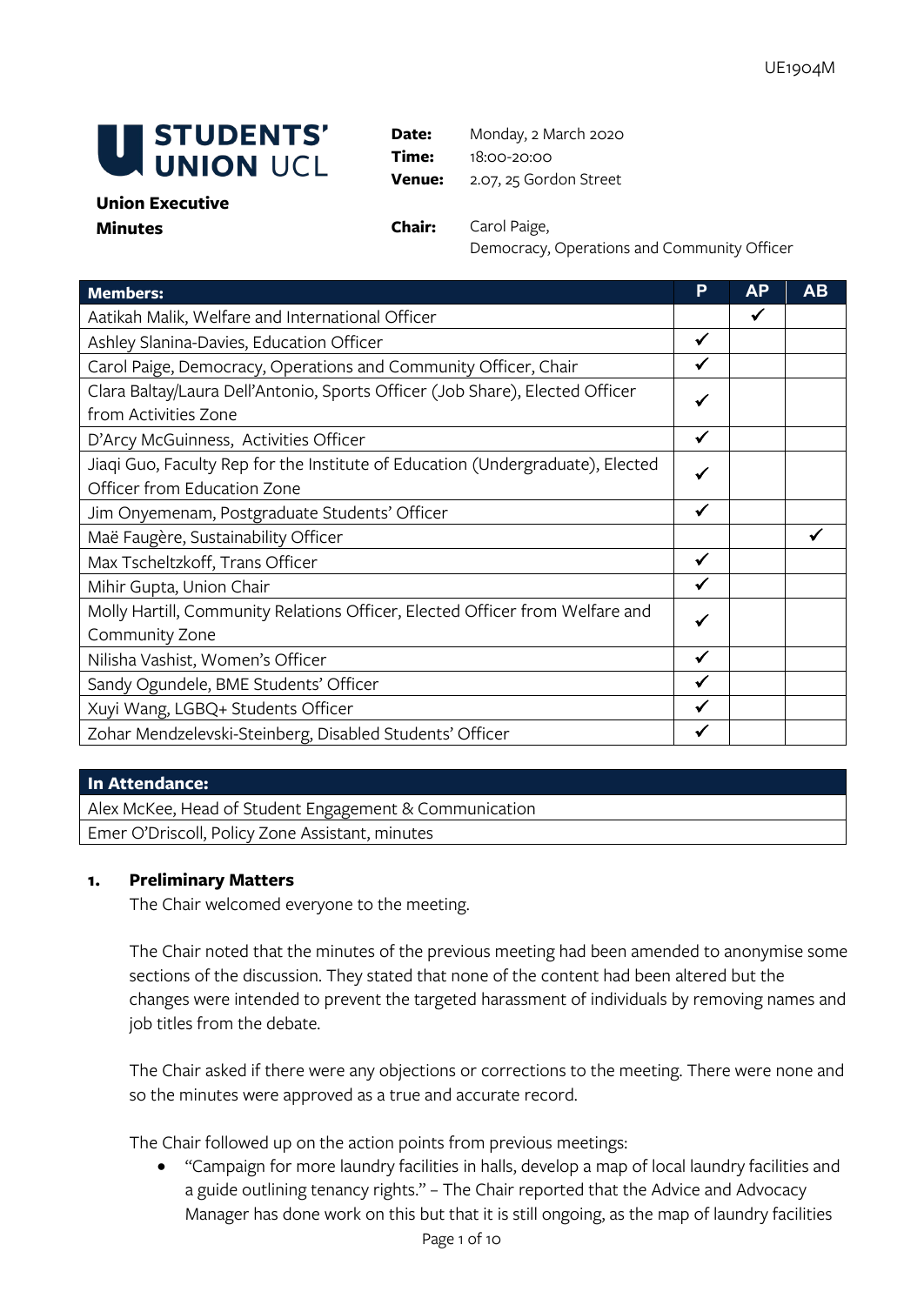hasn't been produced yet.

#### **Action: the Head of Student Engagement & Communication to update on this next time**

- "Education Officer to liaise with digital education team at UCL to improve subtitling" the Education Officer reported that this is an ongoing process but there have been no developments since the last Union Executive meeting.
- "DSO, WI Officer and Trans Officer to work on staff training" It was reported that this has taken place within the Union, but that UCL has not agreed to work on staff training. The Disabled Students' Officer also announced that the Disabled Students' Network has published an open letter to the Provost on the Students' Union website, addressing UCL's response to their recently published report of disability discrimination.
- "Activities Officer to liaise with BME Students' Officer about the society affiliation process" – This has not taken place yet and so is an ongoing action.
- "Education Officer to coordinate support for the Disabled Students' Network The Education Officer and the Disabled Students' Officer confirmed that this has happened, and that the support is ongoing.
- "Chair to find more examples to add to the Hong Kong policy" The Chair reported that this has not happened yet, as the deadline for the Policy Zones was missed. They asked any members who are happy to share relevant examples of infringements on freedom of speech to contact them.

# **Action: any members who are happy to share examples of infringements on freedom of speech to email [doc.officer@ucl.ac.uk](mailto:doc.officer@ucl.ac.uk)**

• "Chair to follow up on changes to Phineas" – The Chair reported that a working group has been set up, including themself, the Education Officer, and the BME Students' Officer. This group will meet for the first time next week.

## **2. Officer Reports**

The Chair invited all sabbatical officers present to give an update on any work they had done since the publication of their officer reports.

Activities Officer:

- Finalising criteria for Arts, Sports and Societies Awards
- Electing awards panels
- Getting ready for Varsity

Chair:

- Have secured two microwaves in the IOE
- Working on the Leadership Race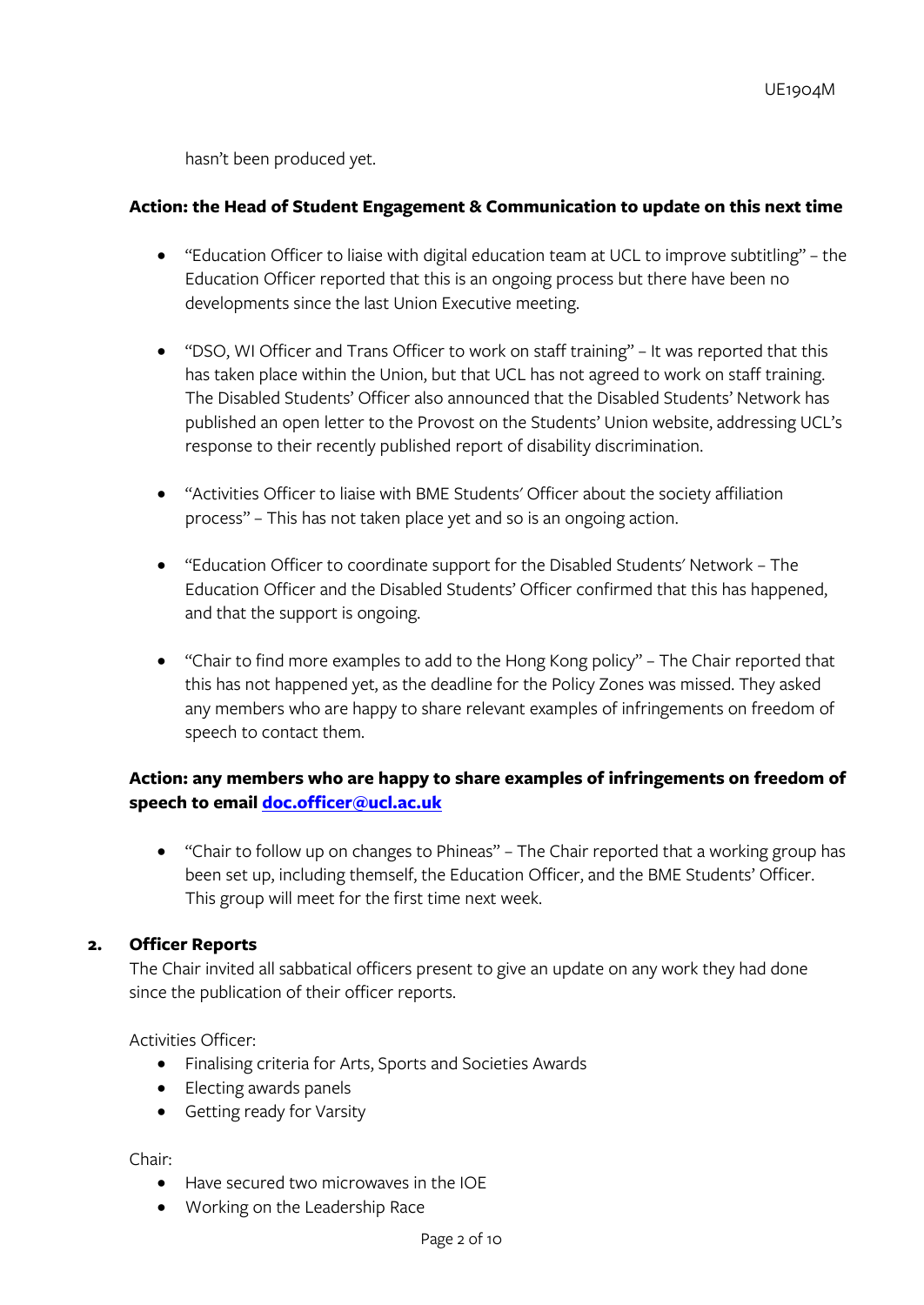- Have made student spaces a priority in the UCL Estates Strategy
- Working on the first draft of a Students' Union Sustainability Strategy

Women's Officer:

- Working on upcoming Women's History Month events, including an Accountability Session with the Provost on 13 March
- Working on a Trans Solidarity policy, but would like to liaise with the Trans Officer and anyone else who is interested
- Collecting student submissions for the Full Stop to Racial Harassment campaign
- Will be looking at improving the way UCL deals with sexual harassment complaints

## **Action: The Women's Officer and the Trans Officer to collaborate on the new policy**

# **Action: Members to send ideas for the Full Stop to Racial Harassment campaign to the Women's Officer and/or [reportandsupport@ucl.ac.uk](mailto:reportandsupport@ucl.ac.uk)**

BME Students' Officer:

- Have mostly been working on the Eugenics Inquiry
- Submitted a policy to NUS

Postgraduate Students' Officer:

- Working with UCL to change PhD stipends from quarterly to monthly
- Working on nap rooms
- Have published the Childcare Consultancy Report
- Working on the redesign on degree certificates

Education Officer:

- Mostly working on strike mitigation for students during and after the UCU industrial action
- Involved in UCL's coronavirus contingency planning
- Doing work within different faculties, e.g. working on language pathways in the Joint Faculties and course descriptions in the IOE

The Union Chair asked whether students will be compensated for the strikes.

The Education Officer explained that this is happening through the Learning Opportunities Fund, although it is money to help students purchase equivalent learning opportunities rather than compensation for missed teaching time.

The Community Relations Officer asked whether an equivalent fund will be put in place for the current round of strikes. The Education Officer confirmed that as far as they're aware there will be another fund and there may be a slight increase in the amount of money available.

The sabbatical officers reported that, among other projects, the Welfare & International Officer has been working on: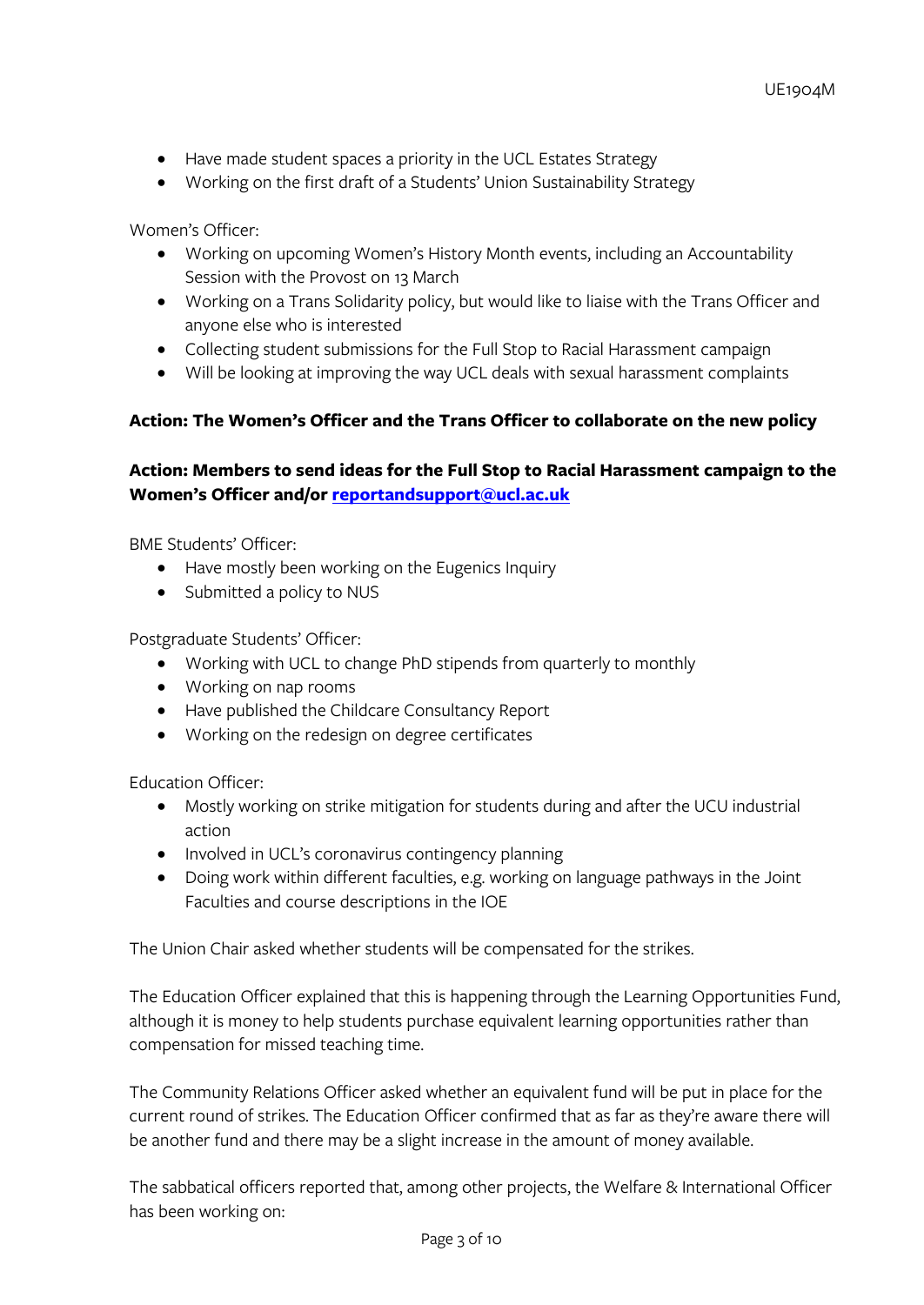- Increasing and protecting prayer space on campus
- The Wellbeing Report

## **3. Announcements**

#### Report from Activities Zone

The Activities Officer reported that the Activities Zone had confirmed some changes to the criteria for Arts and Sports Awards, including the establishment of the Louis Carr Memorial Award, a welfare award in memory of a member of Men's Football.

#### Report from Education Zone

The Education Officer reported that the Zone had a productive discussion with the UCL Careers service. They reported that, as the meeting had been inquorate, no policies were discussed but there had been small-group discussions about topics including contact hours, quality control, and personal tutoring.

## Report from Welfare & Community Zone

The Policy Zone Assistant reported that two policies had been discussed at the Zone. One was about lobbying UCL for space to dry wet clothes and towels, which has been taken forward as an action point rather than a policy, and the other was about establishing clear guidelines for student parents. They reported that the Zone had discussed topics including support for mature and parttime students, hot water provision on campus, and attendance monitoring. The final hour of the meeting was a discussion forum between the Hall Reps and members of the UCL Accommodation team.

## Attendance and Resignations

The Policy Zone Assistant reported that the following non-sabbatical officer positions are now vacant, as the role-holders have resigned in accordance with the Union's attendance and nonengagement policy:

- Mature and Part-time Students' Officer
- Societies Officer
- Societies Representative (Departmental).

They explained that under the current policy any non-sabbatical officer with two or more absences from Union meetings (i.e. without sending apologies) is considered to have demonstrated a lack of engagement with their position. This is increased to four absences for members of Union Executive. In this situation, the officer will be contacted by a staff member to let them know and given five working days to respond. If they have not responded within those five working days, they will be considered resigned by Union Executive.

It was noted that there have been cases this year where non-sabbatical officers have had two or more absences from Zone meetings but when contacted have been able to demonstrate their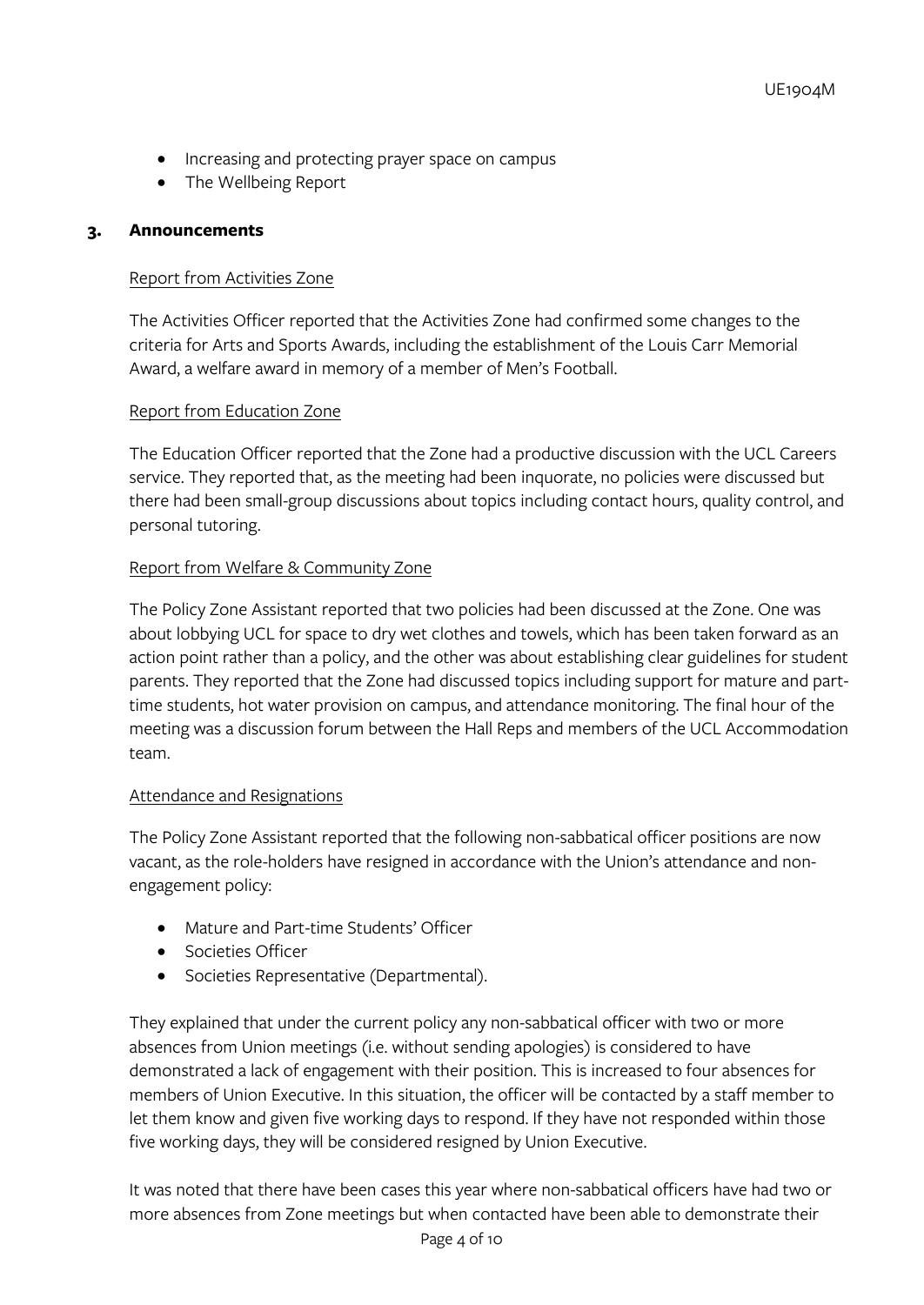engagement with their role and so have not been removed from their position.

The Chair pointed out that one issue with this system is that there is often not a gap of five working days between Policy Zone meetings and Union Executive, and so there can be a long wait time between members having resigned and their resignation being confirmed by Union Executive. They noted that potential solutions could be:

- Changing the bye-laws to decrease the window in which non-sabbatical officers can respond to staff about their engagement
- Postponing Union Executive meetings until at least five working days after the last Policy Zone meeting
- Allowing the Chair to make decisions about resignations, and consulting Union Executive only in difficult cases or where conflicts of interest arise.

The Chair asked members for feedback or questions about the attendance and non-engagement policy.

The Sports Officer (Job Share) suggested that decisions should be made by the Chair of Union Executive in consultation with the Chair of the relevant Policy Zone. There were no objections to this suggestion.

# **Decision: Rulings on resignations will be made by the Chair of Union Executive in consultation with the Chair of the relevant Policy Zone and only taken to Union Executive in complicated cases**

The BME Students' Officer asked whether members of multiple Policy Zones, e.g. the Community Relations Officer, felt it was fair that they had the same attendance requirements (i.e. a two absence limit) as members of one Policy Zone.

The Community Relations Officer answered that they felt this was fair, as they did not feel it was difficult to send apologies to meetings they are unable to attend.

#### NUS Vote

The Chair announced that, as some NUS conference delegates had had to withdraw, there was a spare place available. The opportunity had been advertised to all elected officers of the Union and five candidates had put themselves forward. Members were invited to vote through the Students' Union website.

## **Decision: Jim Onyemenam was elected as an additional NUS Delegate.**

## **4. Ratification of Policy Proposals**

#### A UCL-wide policy for more welcoming and inclusive environment for student parents

The Chair introduced the policy and asked if there were any questions or feedback on the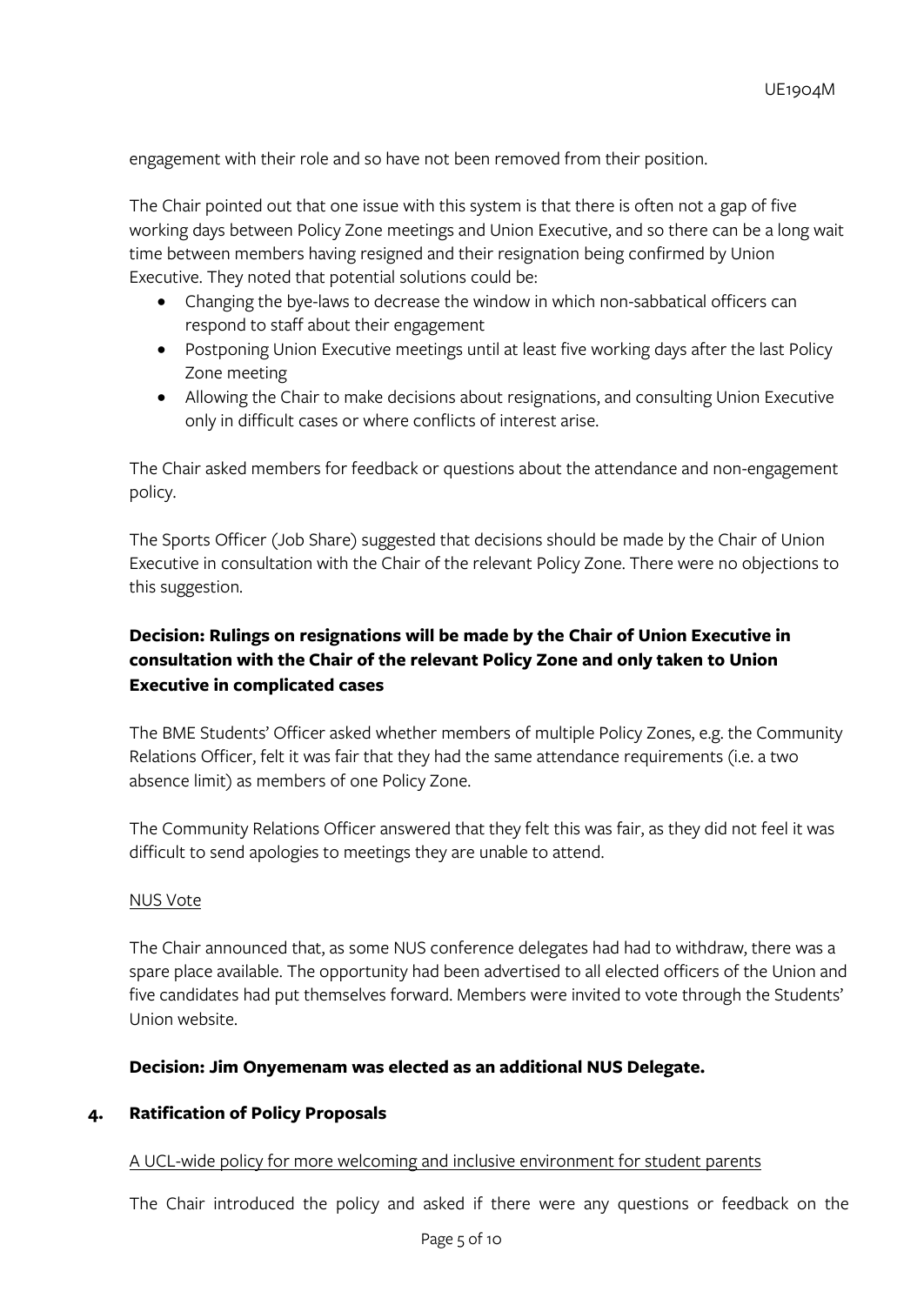proposal. They noted that Union Executive cannot amend policies that have been passed by Policy Zones, but they can refer them back to their originating Zone.

The Chair asked the Postgraduate Students' Officer whether they or the Welfare & International Officer would lead on this policy. The Postgraduate Students' Officer responded that either they or the W&I Officer could lead on the policy – it falls within the remit of the W&I Officer but it overlaps significantly with the work they are doing on childcare on campus.

The BME Students' Officer asked whether there was a mechanism for having co-leads on Union policies. Members agreed this would be a good idea and help foster collaboration within the sabbatical officer team. The Policy Zone Assistant responded that this is not currently practice but can be implemented.

| Vote    | Number  |
|---------|---------|
| For     | 13      |
| Against | $\circ$ |
| Abstain | $\circ$ |

There were no further questions or comments. The Chair moved to a vote.

## **Decision: The policy was RATIFIED**

**Decision: The Welfare & International Officer and the Postgraduate Students' Officer will be co-leads on the policy**

## **5. Matters for Discussion**

Officer Accountability

The Chair asked members to look at an example of an officer report and give feedback on how it could be changed to be more engaging and accessible for students.

The Postgraduate Students' Officer suggested that the 'Meetings Attended' section should be removed, as they attend too many meetings to list on the form. The Women's Officer asked how sabbatical officers will be held accountable if there is no record of them attending meetings. The Postgraduate Students' Officer responded that they felt attendance was not as helpful an indicator of engagement as project-based achievements. The BME Students' Officer agreed and added that they fill out the 'Meetings Attended' section under project headings, rather than as an exhaustive list.

The Chair asked the non-sabbatical officers present whether they read the officer reports. The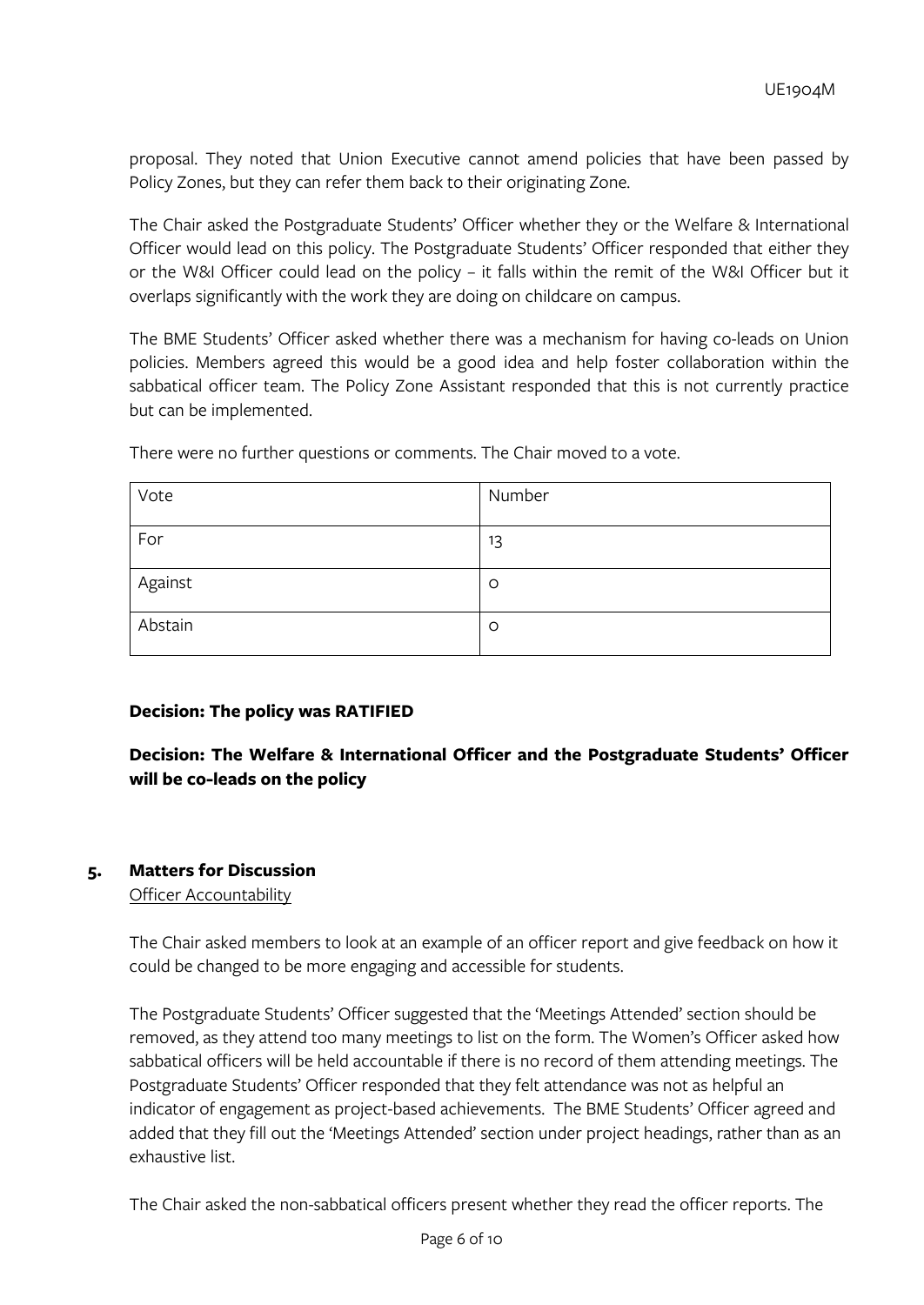officers responded that they did not.

The Sports Officers suggested that a short termly summary of each officer's work would be more helpful and students would be more likely to read it. The Community Relations Officer agreed and suggested this could be formatted in a similar way to the Marketing departments 'What we're talking about this week' updates. The Union Chair added that these should include more graphic content and fewer words, as this would boost engagement.

It was asked if the officer reports for the Board of Trustees were able to be changed or if there was a fixed template. The Head of Student Engagement & Communication clarified that the current template is not fixed and could be changed.

The Head of Student Engagement & Communication asked if this would be communication with all students or just with Union Executive members. Members felt it would be helpful if all students received this information. Suggestions for communication channels included using the digital screens around Union buildings and including updates in the all-student newsletter.

The BME Students' Officer suggested that every elected officer should be able to use the student newsletter to highlight their work, similar to the 'spotlight on…' feature. The Education Officer commented that this could work similarly to the 'Rep of the Month' feature.

The Policy Zone Assistant noted that new initiatives to promote officer accountability could be linked with the 'Questions to Officers' procedure, which is currently underused.

## Honorary Life Membership

The Activities Officer explained that Honorary Life Memberships (HLMs) of the Union are decided by Union Executive, as recommended by the sports, arts, and societies awards panels.

The Chair noted that the next scheduled meeting of Union Executive will be too late to decide on the HLMs and so members should decide how to proceed. The options are to:

- Call an extra meeting of Union Executive during exam season
- Hold an online vote and/or make the decision via email
- Form a smaller group of Union Executive members to make the decision.

The Chair asked for feedback or suggestions.

Members stated that they would like to a form a subgroup to make the decision. The Chair suggested that membership of the group should be no more than six.

The Activities Officer suggested that they and the Chair should be members of the subgroup, as the Officers most closely linked with the awards process. The Community Relations Officer suggested that there should be a representative of each Policy Zone on the panel. The Sports Officers and the Community Relations Officer volunteered to represent their respective Zones. The BME Students' Officer stated that they would attend the subgroup if possible, but not to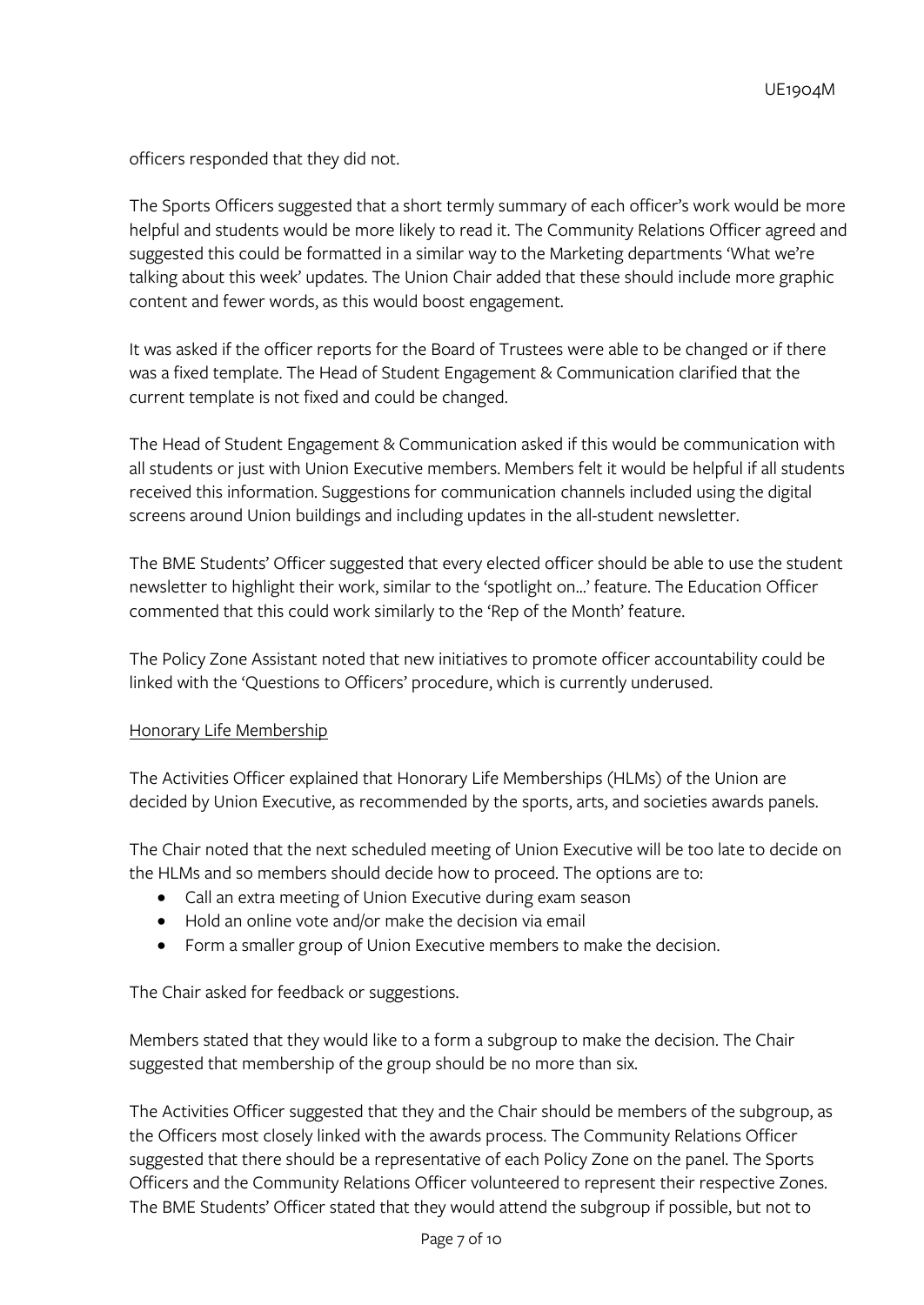make the group contingent on their attendance as they were unsure as to scheduling commitments.

**Decision: Union Executive will form a subgroup to decide Honorary Life Memberships, including the Chair, the Activities Officer, the Community Relations Officer, and the Sports Officers. The BME Students' Officer to attend if possible.** 

# **Action: Any other members interested in joining the subgroup to contact [su.committees@ucl.ac.uk.](mailto:su.committees@ucl.ac.uk)**

#### Feedback on new democratic structures

The Chair explained that the Policy Zones/Union Executive structure was new this year, as a result of the Union's democracy review. They asked members for feedback on the new democratic structures and any suggestions for improvement.

The Postgraduate Students' Officer suggested that the processes for Matters for Discussion should be re-evaluated, as they can sometimes be effective but often not.

The Activities Officer noted that Activities Zone is functioning well. The Community Relations Officer and the Sports Officers agreed and noted that the Zone is effective because it is relatively small and so can focus on specific issues. It was also noted that the Activities Zone is significantly smaller than the other two, as many of its positions are vacant, especially the Societies Representatives.

The Community Relations Officer and the Chair noted that Welfare & Community Zone often seems disproportionately focused on Halls issues, as the majority of its officers are Halls Representatives. Members agreed that this was a problem and that the balance needed to be redressed. It was suggested that the Halls Representatives could have their own separate committee, which could then send two or three representatives to sit on the Welfare & Community Zone. The BME Students' Officer suggested that the Zone should be recentred to focus on liberation and community based issues.

The Community Relations Officer added that it would be helpful if Hall Representatives were given more training, as the majority of them are first year undergraduates and are often unaware of the wider context of issues.

The Disabled Students' Officer suggested that Liberation Network committee members should be able to attend and vote at Policy Zone meetings. The Chair clarified that, as of the last Union Executive meeting, Liberation Network committee members have proxy voting rights at Policy Zones and Union Executive. The Disabled Students' Officer added that it might be helpful to have multiple ex officio positions for each Network on Policy Zones, which could be filled by different committee members throughout the year. They also noted that the Zones could be opened up to the wider student body.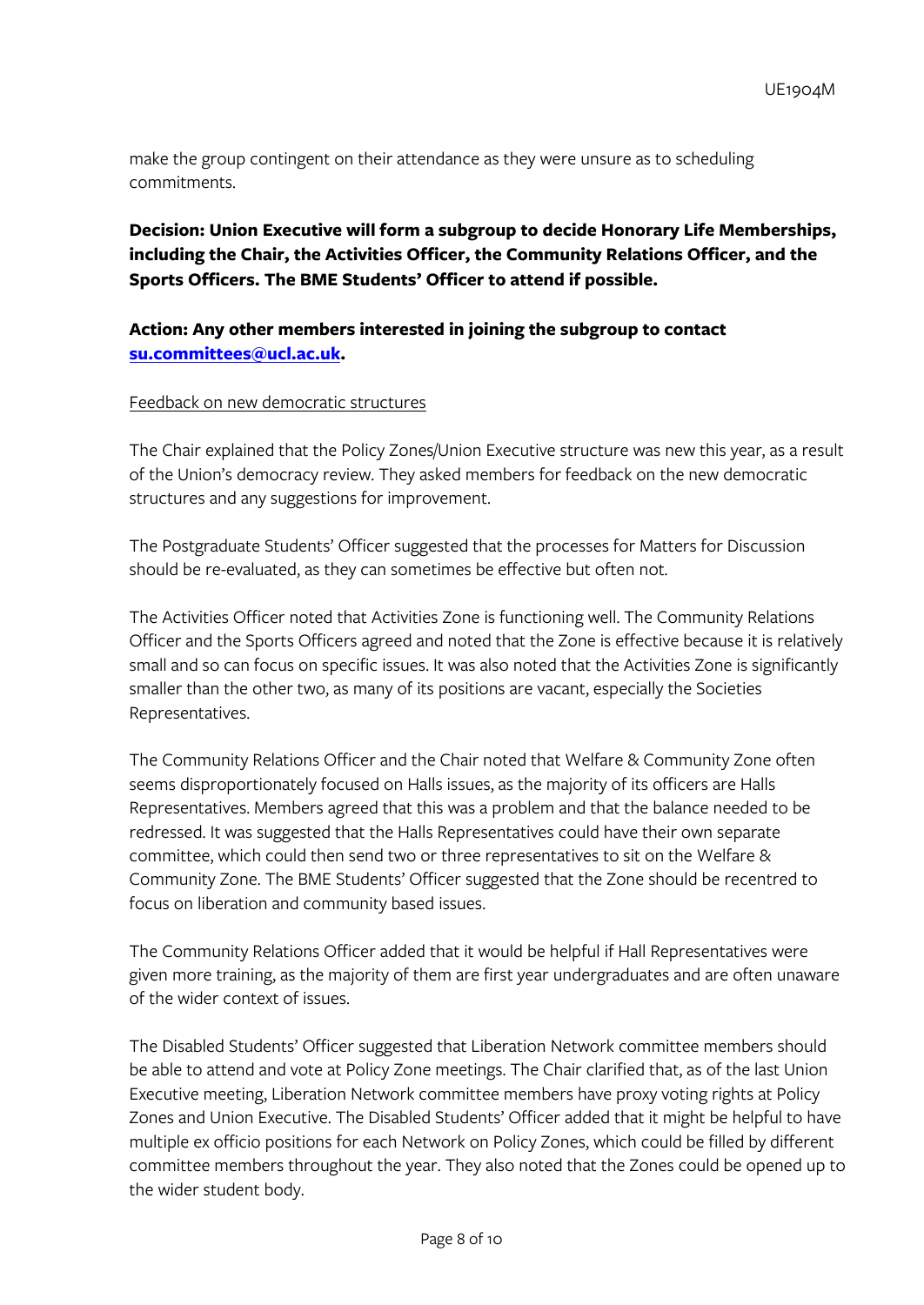The BME Students' Officer asked what the other liberation officers thought of this idea.

The Trans Officer stated that having one Trans Officer is not enough. They noted that they have been collecting signatures to affiliate a Trans Empowerment Society.

The BME Students' Officer asked whether they would prefer to start a society or a network. The Trans Officer responded that a Network would be better but they were worried about overlap with the LGBT+ Network. The Chair added that a Network could be established through an AGD, which would bypass the society affiliation process. The Head of Student Engagement & Communication noted that a Network could be established informally without an AGD first, as a trial, and then later formally added to the bye-laws. The Disabled Students' Officer added that they felt formal structures were helpful in these cases.

# **Action: the Trans Officer and the BME Students' Officer to discuss the possibility of setting up a Trans Network**

The Education Officer noted that, although Education Zone has been going well, some topics discussed are very specific and can exclude certain groups of people. Feedback from Reps has been that the more confident Zone members find group discussion useless but the shyer members find it very helpful. They noted that, as the Zone is so large, there is wide variation in how it runs.

The Education Officer also noted that at the beginning of the year they were not aware how much ownership the Chair had of their Zone. They hoped that their successor would be able to be more proactive in shaping Zone procedure.

## **6. Matters for Information**

#### Leadership Race

The Chair reminded members that nominations for this year's elections close on Wednesday, 4 March, and encouraged them to promote the elections to their constituents.

The LGBQ+ Officer asked if the nominations for the LGBQ+ and Trans Officers could be extended to the end of the week. The Chair explained that the elections schedule is fixed and there cannot be any extensions. The Head of Student Engagement & Communication clarified that nominations will only be reopened if there are no nominations for a position.

The Chair reminded members that the manifesto deadline is not until Wednesday, 11 March, and so potential candidates should submit their names as soon as possible and then would have another week to consider their manifesto.

#### NUS Motion

The BME Students' Officer introduced the motion and explained that, although it has already been submitted, they are planning to attach amendments at a later stage.